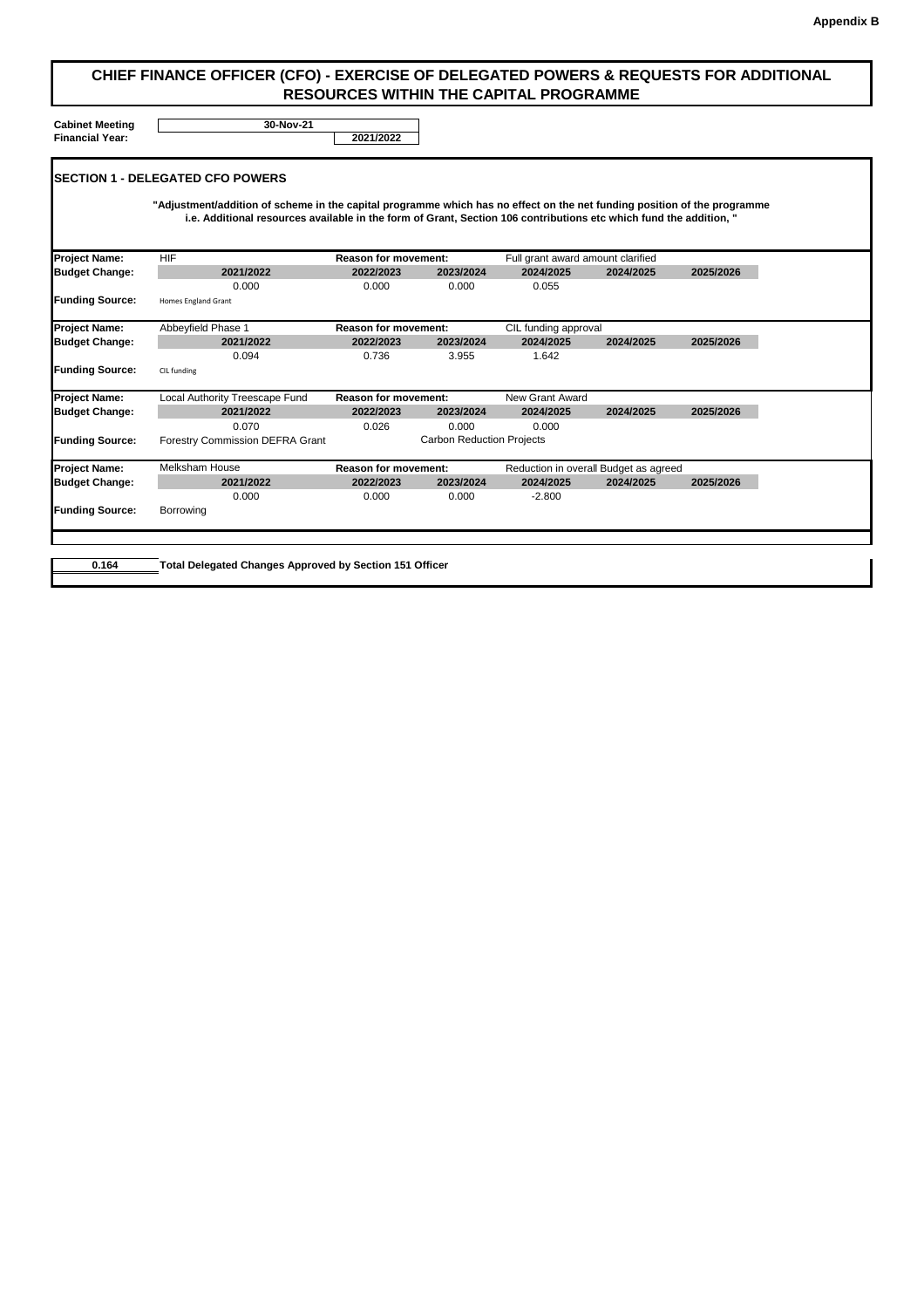**Cabinet Meeting Financial Year: 2021/2022**

## **CHIEF FINANCE OFFICER (CFO) - EXERCISE OF DELEGATED POWERS & REQUESTS FOR ADDITIONAL RESOURCES WITHIN THE CAPITAL PROGRAMME**

**30-Nov-21**

| <b>Project Name:</b><br><b>Budget Change:</b><br><b>Funding Source:</b> | <b>HIF Grant</b>                            |                                                                                                                                                                                       |                                                |                                         |                                                                                        |           |           |                                                                      |  |  |
|-------------------------------------------------------------------------|---------------------------------------------|---------------------------------------------------------------------------------------------------------------------------------------------------------------------------------------|------------------------------------------------|-----------------------------------------|----------------------------------------------------------------------------------------|-----------|-----------|----------------------------------------------------------------------|--|--|
|                                                                         |                                             | "Schemes within the capital programme which require the reprogramming of expenditure between years due to scheme<br>not progressing as originally anticipated or other circumstances" |                                                |                                         |                                                                                        |           |           |                                                                      |  |  |
|                                                                         | Homes England Grant                         | 2021/2022<br>0.000                                                                                                                                                                    | Reason for movement:<br>2022/2023<br>$-26.147$ | 2023/2024<br>$-11.379$                  | Delays due to revised scope reprofiled<br>2024/2025<br>37.526                          | 2024/2025 | 2025/2026 |                                                                      |  |  |
| <b>Project Name:</b>                                                    | <b>Commercial Investment</b>                |                                                                                                                                                                                       |                                                | <b>Reason:</b>                          | Reduced number of potential purchases                                                  |           |           |                                                                      |  |  |
| <b>Budget Change:</b><br><b>Funding Source:</b>                         |                                             | 2021/2022<br>$-7.997$<br>Borrowing Funded by Revenue Savings                                                                                                                          | 2022/2023<br>7.997                             | 2023/2024                               | 2024/2025                                                                              | 2024/2025 | 2025/2026 |                                                                      |  |  |
| <b>Project Name:</b><br><b>Budget Change:</b>                           |                                             | <b>Non-Commercial Property Purchases</b><br>2021/2022                                                                                                                                 | 2022/2023                                      | Reason:<br>2023/2024                    | Focus on completion LRH Hawksworth let other projects move back<br>2024/2025           | 2024/2025 | 2025/2026 |                                                                      |  |  |
| <b>Funding Source:</b>                                                  | <b>Borrowing</b>                            | $-0.060$                                                                                                                                                                              | 0.060                                          | 0.000                                   | 0.000                                                                                  |           |           |                                                                      |  |  |
| <b>Project Name:</b><br><b>Budget Change:</b>                           |                                             | North Wilts Schools PFI Playing fields<br>2021/2022<br>$-0.050$                                                                                                                       | 2022/2023<br>0.050                             | Reason:<br>2023/2024<br>0.000           | PFI provider dispute<br>2024/2025<br>0.000                                             | 2024/2025 | 2025/2026 |                                                                      |  |  |
| <b>Funding Source:</b>                                                  | <b>Borrowing</b>                            |                                                                                                                                                                                       |                                                |                                         |                                                                                        |           |           |                                                                      |  |  |
| <b>Project Name:</b><br><b>Budget Change:</b>                           |                                             | <b>Operational Property Energy Efficiency &amp; Generation</b><br>2021/2022<br>$-0.500$                                                                                               | 2022/2023<br>0.500                             | Reason:<br>2023/2024<br>0.000           | Focus on delivery of PSDS<br>2024/2025<br>0.000                                        | 2024/2025 | 2025/2026 |                                                                      |  |  |
| <b>Funding Source:</b>                                                  | <b>Borrowing</b>                            |                                                                                                                                                                                       |                                                |                                         |                                                                                        |           |           |                                                                      |  |  |
| <b>Project Name:</b><br><b>Budget Change:</b>                           |                                             | Park & Ride Solar Panel Canopies<br>2021/2022<br>$-0.500$                                                                                                                             | 2022/2023<br>0.500                             | <b>Reason:</b><br>2023/2024<br>0.000    | Focus on delivery of PSDS<br>2024/2025<br>0.000                                        | 2024/2025 | 2025/2026 |                                                                      |  |  |
| <b>Funding Source:</b>                                                  | <b>Borrowing</b>                            |                                                                                                                                                                                       |                                                |                                         |                                                                                        |           |           |                                                                      |  |  |
| <b>Project Name:</b><br><b>Budget Change:</b>                           |                                             | Stone Circle Housing Loan<br>2021/2022<br>$-21.466$                                                                                                                                   | 2022/2023<br>21.466                            | <b>Reason:</b><br>2023/2024             | Current market reducing number of anticipated completions<br>2024/2025                 | 2024/2025 | 2025/2026 |                                                                      |  |  |
| <b>Funding Source:</b>                                                  | Borrowing Funded by Revenue Savings         |                                                                                                                                                                                       |                                                |                                         |                                                                                        |           |           |                                                                      |  |  |
| <b>Project Name:</b><br><b>Budget Change:</b>                           | <b>Fleet Vehicles</b>                       | 2021/2022<br>$-1.019$                                                                                                                                                                 | 2022/2023<br>1.019                             | <b>Reason:</b><br>2023/2024<br>0.000    | Delay in expected delivery of new vehicles due to market factors<br>2024/2025<br>0.000 | 2024/2025 | 2025/2026 |                                                                      |  |  |
| <b>Funding Source:</b>                                                  | <b>Borrowing</b>                            |                                                                                                                                                                                       |                                                |                                         |                                                                                        |           |           |                                                                      |  |  |
| <b>Project Name:</b><br><b>Budget Change:</b><br><b>Funding Source:</b> | <b>Melksham House</b><br><b>Borrowing</b>   | 2021/2022<br>$-2.280$                                                                                                                                                                 | 2022/2023<br>3.245                             | <b>Reason:</b><br>2023/2024<br>$-3.810$ | Reprofile in line with forecast programme spend<br>2024/2025<br>2.845                  | 2024/2025 | 2025/2026 |                                                                      |  |  |
| <b>Project Name:</b>                                                    | CHBP Phase 3.3                              |                                                                                                                                                                                       |                                                | <b>Reason:</b>                          | Anticipated Phase start changed by post-covid market factors now Apr22                 |           |           |                                                                      |  |  |
| <b>Budget Change:</b><br><b>Funding Source:</b>                         | <b>HRA</b>                                  | 2021/2022<br>$-0.500$                                                                                                                                                                 | 2022/2023<br>0.500                             | 2023/2024<br>0.000                      | 2024/2025<br>0.000                                                                     | 2024/2025 | 2025/2026 |                                                                      |  |  |
| <b>Project Name:</b><br><b>Budget Change:</b>                           | CHBP Phase 3.2                              | 2021/2022                                                                                                                                                                             | 2022/2023                                      | Reason:<br>2023/2024                    | Expenditure brought forward due to vesting of MMC units<br>2024/2025                   | 2024/2025 | 2025/2026 |                                                                      |  |  |
| <b>Funding Source:</b>                                                  | <b>HRA</b>                                  | 1.013                                                                                                                                                                                 | $-1.013$                                       | 0.000                                   | 0.000                                                                                  |           |           |                                                                      |  |  |
| <b>Project Name:</b><br><b>Budget Change:</b>                           |                                             | HRA Phase Refurbishment of Council Stock<br>2021/2022<br>$-2.016$                                                                                                                     | 2022/2023                                      | <b>Reason:</b><br>2023/2024             | 2024/2025                                                                              | 2024/2025 | 2025/2026 | £1.5m u/spend on HEEP and £0.5m underspend due to supplier shortages |  |  |
| <b>Funding Source:</b>                                                  | <b>HRA</b>                                  |                                                                                                                                                                                       | 2.016                                          | 0.000                                   | 0.000                                                                                  |           |           |                                                                      |  |  |
| <b>Project Name:</b><br><b>Budget Change:</b>                           |                                             | 0365/Sharepoint (ICT Applications)<br>2021/2022<br>$-0.117$                                                                                                                           | 2022/2023<br>0.117                             | <b>Reason:</b><br>2023/2024<br>0.000    | Reprofile in line with forecast programme spend<br>2024/2025<br>0.000                  | 2024/2025 | 2025/2026 |                                                                      |  |  |
| <b>Funding Source:</b>                                                  | <b>Borrowing</b>                            |                                                                                                                                                                                       |                                                |                                         |                                                                                        |           |           |                                                                      |  |  |
| <b>Project Name:</b><br><b>Budget Change:</b>                           |                                             | <b>Website Replacement GOSS (ICT Applications)</b><br>2021/2022<br>$-0.062$                                                                                                           | 2022/2023<br>0.062                             | Reason:<br>2023/2024<br>0.000           | Reprofile in line with forecast programme spend<br>2024/2025<br>0.000                  | 2024/2025 | 2025/2026 |                                                                      |  |  |
| <b>Funding Source:</b>                                                  | Borrowing                                   |                                                                                                                                                                                       |                                                |                                         |                                                                                        |           |           |                                                                      |  |  |
| <b>Project Name:</b><br><b>Budget Change:</b><br><b>Funding Source:</b> | <b>Wiltshire Online</b><br><b>Borrowing</b> | 2021/2022<br>$-0.750$                                                                                                                                                                 | 2022/2023<br>0.750                             | <b>Reason:</b><br>2023/2024<br>0.000    | Reprofile in line with forecast programme spend<br>2024/2025<br>0.000                  | 2024/2025 | 2025/2026 |                                                                      |  |  |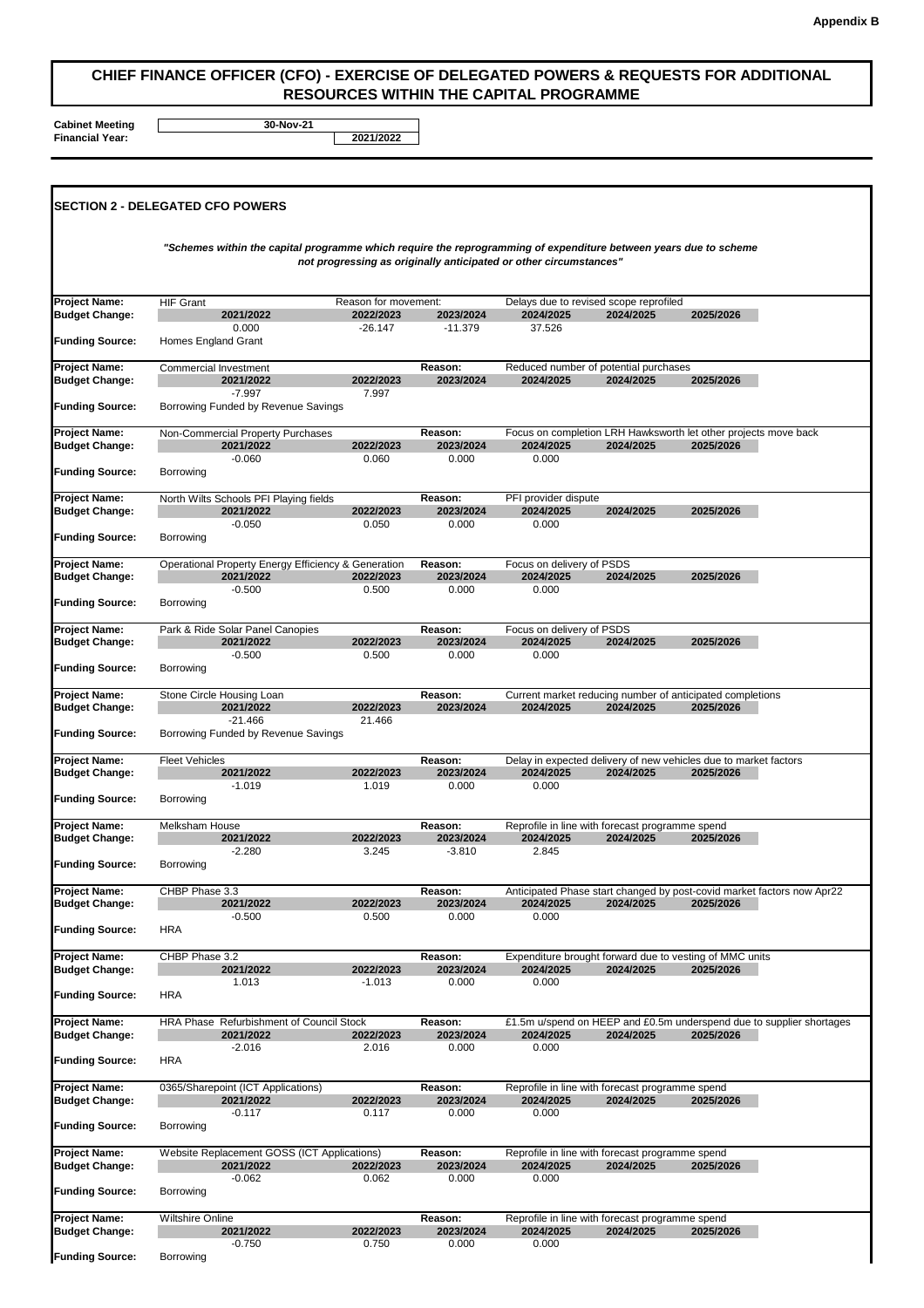**Cabinet Meeting**

**Financial Year: 2021/2022**

## **CHIEF FINANCE OFFICER (CFO) - EXERCISE OF DELEGATED POWERS & REQUESTS FOR ADDITIONAL RESOURCES WITHIN THE CAPITAL PROGRAMME**

**30-Nov-21**

| <b>Project Name:</b><br><b>Budget Change:</b>   | <b>ICT Applications</b>          | 2021/2022                                                             | 2022/2023             | <b>Reason:</b><br>2023/2024      | Reprofile in line with forecast programme spend<br>2024/2025          | 2024/2025 | 2025/2026 |
|-------------------------------------------------|----------------------------------|-----------------------------------------------------------------------|-----------------------|----------------------------------|-----------------------------------------------------------------------|-----------|-----------|
| <b>Funding Source:</b>                          | <b>Borrowing</b>                 | $-1.000$                                                              | 1.000                 | 0.000                            | 0.000                                                                 |           |           |
| <b>Project Name:</b><br><b>Budget Change:</b>   |                                  | <b>Social Care Capital Grant</b><br>2021/2022                         | 2022/2023             | <b>Reason:</b><br>2023/2024      | No grant spend anticipated in current year<br>2024/2025               | 2024/2025 | 2025/2026 |
| <b>Funding Source:</b>                          | <b>Grant funded</b>              | $-0.634$                                                              | 0.634                 | 0.000                            | 0.000                                                                 |           |           |
| <b>Project Name:</b><br><b>Budget Change:</b>   | <b>CHBP Phase 2</b>              | 2021/2022                                                             | 2022/2023             | Reason:<br>2023/2024             | Reprofile in line with forecast programme spend<br>2024/2025          | 2024/2025 | 2025/2026 |
| <b>Funding Source:</b>                          | <b>HRA</b>                       | $-0.645$                                                              | 0.645                 | 0.000                            | 0.000                                                                 |           |           |
| <b>Project Name:</b><br><b>Budget Change:</b>   | CHBP Phase 3.1                   | 2021/2022<br>$-2.726$                                                 | 2022/2023<br>2.726    | Reason:<br>2023/2024<br>0.000    | Reprofile in line with forecast programme spend<br>2024/2025<br>0.000 | 2024/2025 | 2025/2026 |
| <b>Funding Source:</b>                          | <b>HRA</b>                       |                                                                       |                       |                                  |                                                                       |           |           |
| <b>Project Name:</b>                            |                                  | <b>Other Capital Schemes TBC</b>                                      |                       | Reason:                          | Approved Schemes Funding - Children's Homes                           |           |           |
| <b>Budget Change:</b><br><b>Funding Source:</b> | <b>Borrowing</b>                 | 2021/2022<br>1.500                                                    | 2022/2023<br>$-1.500$ | 2023/2024<br>0.000               | 2024/2025<br>0.000                                                    | 2024/2025 | 2025/2026 |
|                                                 |                                  |                                                                       |                       |                                  |                                                                       |           |           |
| <b>Project Name:</b><br><b>Budget Change:</b>   |                                  | <b>Other Capital Schemes TBC</b><br>2021/2022<br>0.000                | 2022/2023<br>1.821    | Reason:<br>2023/2024<br>$-1.340$ | <b>Approved Schemes Funding - Evolve</b><br>2024/2025<br>$-0.481$     | 2024/2025 | 2025/2026 |
| <b>Funding Source:</b>                          | <b>Borrowing</b>                 |                                                                       |                       |                                  |                                                                       |           |           |
| <b>Project Name:</b><br><b>Budget Change:</b>   | <b>Disabled Facility's Grant</b> | 2021/2022<br>$-1.000$                                                 | 2022/2023<br>1.000    | <b>Reason:</b><br>2023/2024      | Reprofile in line with forecast programme spend<br>2024/2025          | 2024/2025 | 2025/2026 |
| <b>Funding Source:</b>                          | Grant                            |                                                                       |                       |                                  |                                                                       |           |           |
| <b>Project Name:</b><br><b>Budget Change:</b>   |                                  | <b>Fitness Equipment for Leisure Centres</b><br>2021/2022<br>$-0.550$ | 2022/2023<br>0.550    | <b>Reason:</b><br>2023/2024      | Reprofile in line with forecast programme spend<br>2024/2025          | 2024/2025 | 2025/2026 |
| <b>Funding Source:</b>                          | Borrowing                        |                                                                       |                       |                                  |                                                                       |           |           |
| <b>Project Name:</b><br><b>Budget Change:</b>   | Leisure Requirements             | 2021/2022<br>$-1.500$                                                 | 2022/2023<br>1.500    | <b>Reason:</b><br>2023/2024      | Reprofile in line with forecast programme spend<br>2024/2025          | 2024/2025 | 2025/2026 |
| <b>Funding Source:</b>                          | <b>Borrowing</b>                 |                                                                       |                       |                                  |                                                                       |           |           |
| <b>Project Name:</b><br><b>Budget Change:</b>   | <b>Libraries Self Service</b>    | 2021/2022<br>$-0.500$                                                 | 2022/2023<br>0.500    | Reason:<br>2023/2024             | Reprofile in line with forecast programme spend<br>2024/2025          | 2024/2025 | 2025/2026 |
| <b>Funding Source:</b>                          | <b>Borrowing</b>                 |                                                                       |                       |                                  |                                                                       |           |           |
| <b>Project Name:</b><br><b>Budget Change:</b>   | <b>Community Projects</b>        | 2021/2022<br>$-0.400$                                                 | 2022/2023<br>0.400    | Reason:<br>2023/2024             | Reprofile in line with forecast programme spend<br>2024/2025          | 2024/2025 | 2025/2026 |
| <b>Funding Source:</b>                          | <b>Borrowing</b>                 |                                                                       |                       |                                  |                                                                       |           |           |
| <b>Project Name:</b><br><b>Budget Change:</b>   |                                  | <b>Stone Circle Development</b><br>2021/2022<br>$-1.000$              | 2022/2023<br>1.000    | <b>Reason:</b><br>2023/2024      | Reprofile in line with forecast programme spend<br>2024/2025          | 2024/2025 | 2025/2026 |
| <b>Funding Source:</b>                          |                                  | Borrowing Funded by Revenue Savings                                   |                       |                                  |                                                                       |           |           |
| <b>Project Name:</b><br><b>Budget Change:</b>   | <b>Porton Science Park</b>       | 2021/2022<br>$-2.000$                                                 | 2022/2023<br>2.000    | Reason:<br>2023/2024             | Reprofile in line with forecast programme spend<br>2024/2025          | 2024/2025 | 2025/2026 |
| <b>Funding Source:</b>                          | <b>Borrowing</b>                 |                                                                       |                       |                                  |                                                                       |           |           |
| <b>Project Name:</b><br><b>Budget Change:</b>   | Evolve                           | 2021/2022<br>$-0.500$                                                 | 2022/2023<br>0.500    | Reason:<br>2023/2024             | Reprofile in line with forecast programme spend<br>2024/2025          | 2024/2025 | 2025/2026 |
| <b>Funding Source:</b>                          | <b>Borrowing</b>                 |                                                                       |                       |                                  |                                                                       |           |           |
| <b>Project Name:</b><br><b>Budget Change:</b>   | <b>Children's Homes</b>          | 2021/2022<br>$-1.000$                                                 | 2022/2023<br>1.000    | Reason:<br>2023/2024             | Reprofile in line with forecast programme spend<br>2024/2025          | 2024/2025 | 2025/2026 |
| <b>Funding Source:</b>                          | <b>Borrowing</b>                 |                                                                       |                       |                                  |                                                                       |           |           |
| <b>Project Name:</b><br><b>Budget Change:</b>   | <b>Special Schools</b>           | 2021/2022<br>$-6.000$                                                 | 2022/2023<br>6.000    | Reason:<br>2023/2024             | Reprofile in line with forecast programme spend<br>2024/2025          | 2024/2025 | 2025/2026 |
| <b>Funding Source:</b>                          | <b>Borrowing</b>                 |                                                                       |                       |                                  |                                                                       |           |           |
| <b>Project Name:</b><br><b>Budget Change:</b>   | <b>Basic Need</b>                | 2021/2022<br>$-1.500$                                                 | 2022/2023<br>1.500    | Reason:<br>2023/2024             | Reprofile in line with forecast programme spend<br>2024/2025          | 2024/2025 | 2025/2026 |